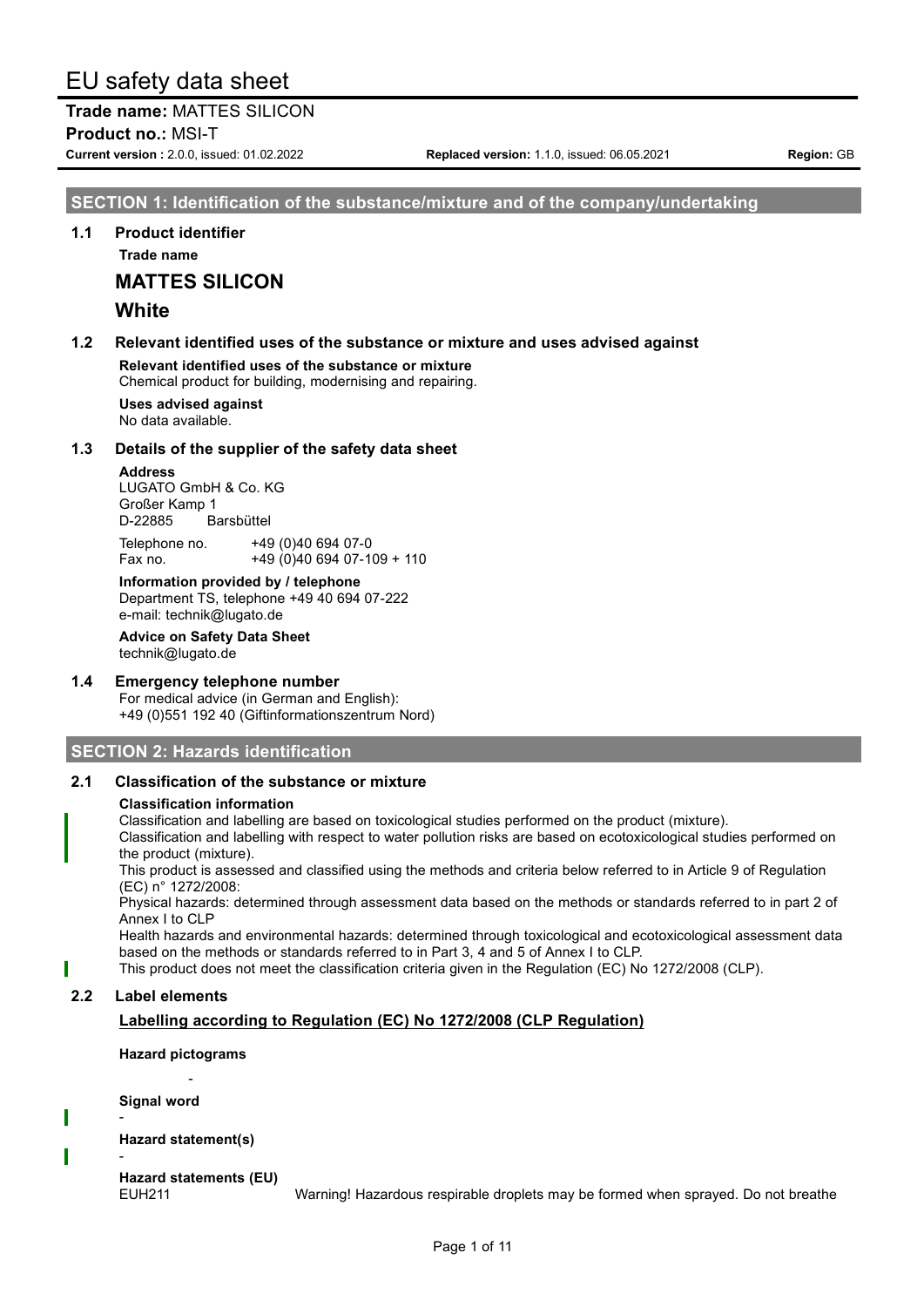# **Trade name:** MATTES SILICON

**Product no.: MSI-T** 

**Current version :** 2.0.0, issued: 01.02.2022 **Replaced version:** 1.1.0, issued: 06.05.2021 **Region:** GB

|     |   | spray or mist.<br><b>EUH208</b><br>Contains 2-octyl-2H-isothiazol-3-one. May produce an allergic reaction.<br><b>Precautionary statement(s)</b> |                                                             |                          |                               |               |
|-----|---|-------------------------------------------------------------------------------------------------------------------------------------------------|-------------------------------------------------------------|--------------------------|-------------------------------|---------------|
| 2.3 |   | <b>Other hazards</b><br>No data available.                                                                                                      |                                                             |                          |                               |               |
|     |   |                                                                                                                                                 | <b>SECTION 3: Composition/information on ingredients</b>    |                          |                               |               |
|     |   |                                                                                                                                                 |                                                             |                          |                               |               |
| 3.1 |   | <b>Substances</b>                                                                                                                               | Not applicable. The product is not a substance.             |                          |                               |               |
| 3.2 |   | <b>Mixtures</b>                                                                                                                                 |                                                             |                          |                               |               |
|     |   |                                                                                                                                                 |                                                             |                          |                               |               |
|     |   | <b>Chemical characterization</b><br>Permanently elastic joint sealant                                                                           |                                                             |                          |                               |               |
|     |   |                                                                                                                                                 |                                                             |                          |                               |               |
|     |   | <b>Hazardous ingredients</b><br>No Substance name                                                                                               |                                                             |                          | <b>Additional information</b> |               |
|     |   | CAS / EC / Index /                                                                                                                              | Classification (EC) 1272/2008 (CLP)                         |                          | <b>Concentration</b>          | $\frac{9}{6}$ |
|     |   | <b>REACH no</b>                                                                                                                                 |                                                             |                          |                               |               |
| 1   |   | triacetoxyethylsilane                                                                                                                           |                                                             |                          |                               |               |
|     |   | 17689-77-9                                                                                                                                      | Skin Corr. 1B; H314                                         | $\overline{\phantom{0}}$ | 5.00                          | wt%           |
|     |   | 241-677-4                                                                                                                                       | <b>EUH071</b>                                               |                          |                               |               |
|     |   |                                                                                                                                                 |                                                             |                          |                               |               |
|     | 2 | 01-2119881778-15<br>triacetoxyethylsilane                                                                                                       |                                                             |                          |                               |               |
|     |   | 17689-77-9                                                                                                                                      | <b>EUH014</b>                                               | $\overline{\phantom{a}}$ | 2.50                          | wt%           |
|     |   | 241-677-4                                                                                                                                       | Skin Corr. 1B; H314                                         |                          |                               |               |
|     |   |                                                                                                                                                 |                                                             |                          |                               |               |
|     |   |                                                                                                                                                 |                                                             |                          |                               |               |
| 3   |   |                                                                                                                                                 | titanium dioxide; [in powder form containing 1 % or more of |                          |                               |               |
|     |   |                                                                                                                                                 | particles with aerodynamic diameter ≤ 10 µm]                |                          |                               |               |
|     |   | 13463-67-7                                                                                                                                      | Carc. 2; H351i                                              | $\,<\,$                  | 2.50                          | wt%           |
|     |   | 236-675-5                                                                                                                                       |                                                             |                          |                               |               |
|     |   | 022-006-00-2                                                                                                                                    |                                                             |                          |                               |               |
| 4   |   | octamethylcyclotetrasiloxane                                                                                                                    |                                                             |                          |                               |               |
|     |   | 556-67-2                                                                                                                                        | Repr. 2; H361f***                                           | $\,<\,$                  | 0.10                          | wt%           |
|     |   | 209-136-7                                                                                                                                       | Aquatic Chronic 1; H410                                     |                          |                               |               |
|     |   | 014-018-00-1                                                                                                                                    |                                                             |                          |                               |               |
|     |   |                                                                                                                                                 |                                                             |                          |                               |               |
|     | 5 | 2-octyl-2H-isothiazol-3-one<br>26530-20-1                                                                                                       | Acute Tox. 3; H301                                          | $\,<\,$                  | 0.10                          | $wt\%$        |
|     |   | 247-761-7                                                                                                                                       | Acute Tox. 3; H311                                          |                          |                               |               |
|     |   | 613-112-00-5                                                                                                                                    | Skin Corr. 1; H314                                          |                          |                               |               |
|     |   |                                                                                                                                                 | Skin Sens. 1A; H317                                         |                          |                               |               |
|     |   |                                                                                                                                                 | Eye Dam. 1; H318                                            |                          |                               |               |
|     |   |                                                                                                                                                 | Acute Tox. 2; H330                                          |                          |                               |               |
|     |   |                                                                                                                                                 | Aquatic Chronic 1; H410                                     |                          |                               |               |
|     |   |                                                                                                                                                 | Aquatic Acute 1; H400                                       |                          |                               |               |
|     |   |                                                                                                                                                 | <b>EUH071</b>                                               |                          |                               |               |

| No Note                                                                                                                        | <b>Specific concentration limits</b> | <b>M-factor</b><br>(acute) | <b>M-factor</b><br>(chronic) |  |  |
|--------------------------------------------------------------------------------------------------------------------------------|--------------------------------------|----------------------------|------------------------------|--|--|
| V. W. 10                                                                                                                       |                                      |                            |                              |  |  |
|                                                                                                                                |                                      |                            | $M = 10$                     |  |  |
|                                                                                                                                | Skin Sens. 1A: H317: C >= 0.0015%    | $M = 100$                  | $M = 100$                    |  |  |
| Full text for the notes: pls. see section 16 "Notes relating to the identification, classification and labelling of substances |                                      |                            |                              |  |  |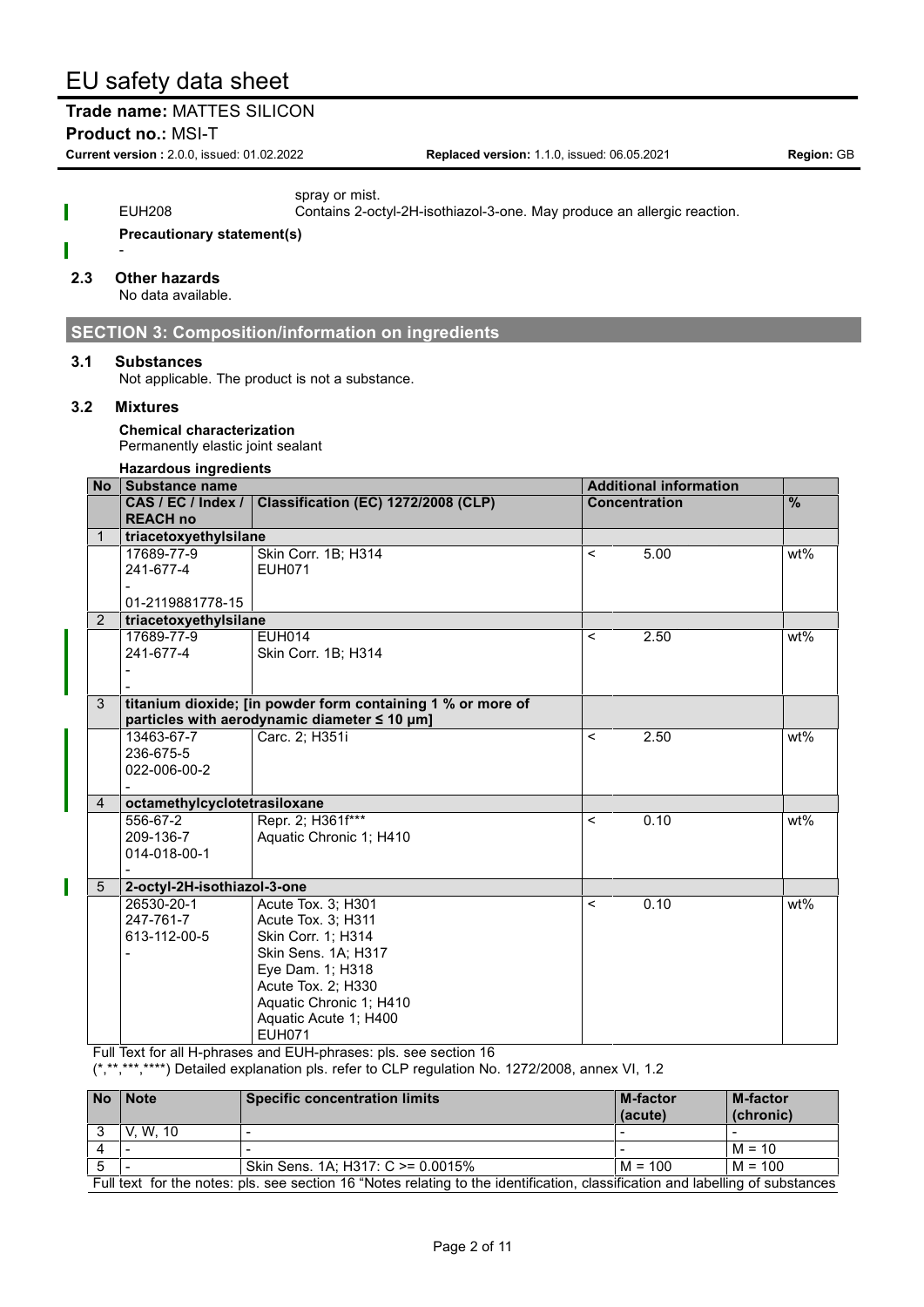## **Trade name:** MATTES SILICON

#### **Product no.: MSI-T**

**Current version :** 2.0.0, issued: 01.02.2022 **Replaced version:** 1.1.0, issued: 06.05.2021 **Region:** GB

#### ((EC) No 1272/2008, Annex VI)".

#### **No Route, target organ, concrete effect**

3 H351i inhalational; -;

# **SECTION 4: First aid measures**

#### **4.1 Description of first aid measures**

#### **General information**

In case of persisting adverse effects, consult a physician. Remove contaminated clothing and shoes immediately, and launder thoroughly before reusing.

#### **After inhalation**

Ensure supply of fresh air.

#### **After skin contact**

Remove with a cloth or paper. Wash off immediately with soap and water.

#### **After eye contact**

Remove contact lenses. Rinse eye thoroughly under running water keeping eyelids wide open and protecting the unaffected eye (at least 10 to 15 minutes). Seek medical assistance.

#### **After ingestion**

Seek medical advice immediately. Never give anything by mouth to an unconscious person.

#### **4.2 Most important symptoms and effects, both acute and delayed** No data available.

**4.3 Indication of any immediate medical attention and special treatment needed** No data available.

# **SECTION 5: Firefighting measures**

#### **5.1 Extinguishing media**

**Suitable extinguishing media** Foam; Extinguishing powder; Water spray jet; Carbon dioxide

# **Unsuitable extinguishing media**

- High power water jet
- **5.2 Special hazards arising from the substance or mixture** None known.

#### **5.3 Advice for firefighters**

Use self-contained breathing apparatus. Wear protective clothing.

# **SECTION 6: Accidental release measures**

#### **6.1 Personal precautions, protective equipment and emergency procedures**

**For non-emergency personnel** Refer to protective measures listed in sections 7 and 8.

# **For emergency responders**

No data available. Personal protective equipment (PPE) - see Section 8.

#### **6.2 Environmental precautions**

Do not discharge into the drains/surface waters/groundwater.

**6.3 Methods and material for containment and cleaning up** Collect mechanically. Send in suitable containers for recovery or disposal.

#### **6.4 Reference to other sections** No data available.

# **SECTION 7: Handling and storage**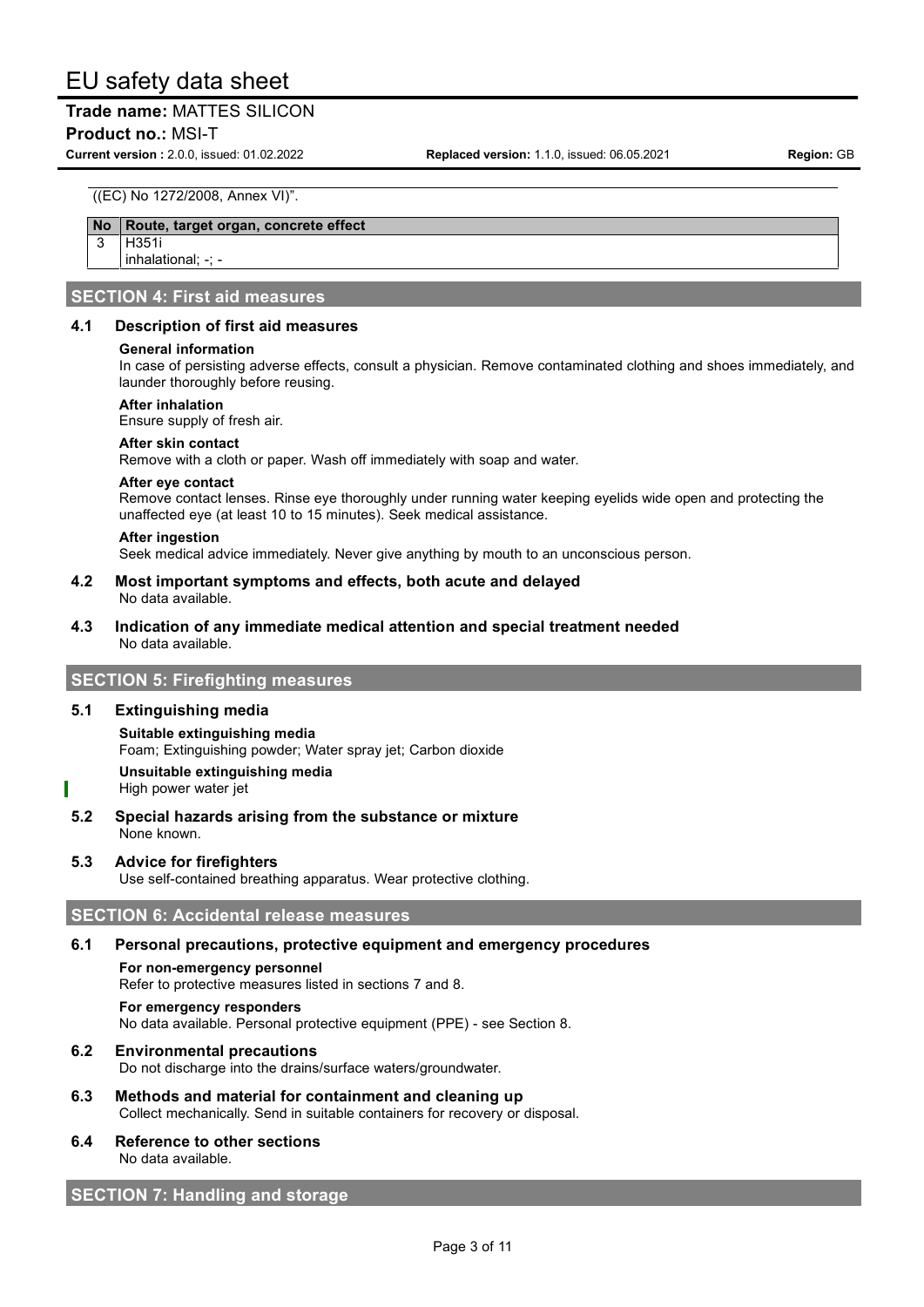# **Trade name:** MATTES SILICON

**Product no.: MSI-T** 

**Current version :** 2.0.0, issued: 01.02.2022 **Replaced version:** 1.1.0, issued: 06.05.2021 **Region:** GB

## **7.1 Precautions for safe handling**

#### **Advice on safe handling**

Ensure adequate ventilation. Refer to protective measures listed in section 8.

#### **General protective and hygiene measures**

Do not eat, drink or smoke during work time. Keep away from foodstuffs and beverages. Avoid contact with eyes and skin. Wash hands before breaks and after work.

**Advice on protection against fire and explosion**

Keep away from sources of heat and ignition.

## **7.2 Conditions for safe storage, including any incompatibilities**

#### **Technical measures and storage conditions**

Keep container tightly closed and dry in a cool, well-ventilated place.

#### **Requirements for storage rooms and vessels**

Store product in closed containers. Always keep in containers of same material as the original.

#### **Incompatible products**

Do not store together with: Acids; Alkalis; Alcohols

#### **7.3 Specific end use(s)**

No data available.

# **SECTION 8: Exposure controls/personal protection**

#### **8.1 Control parameters**

#### **Occupational exposure limit values**

| <b>No</b> | Substance name                                           | CAS no.    |                   | EC no.    |
|-----------|----------------------------------------------------------|------------|-------------------|-----------|
|           | titanium dioxide; [in powder form containing 1 % or      | 13463-67-7 |                   | 236-675-5 |
|           | more of particles with aerodynamic diameter $\leq 10$    |            |                   |           |
|           | $µm$ ]                                                   |            |                   |           |
|           | List of approved workplace exposure limits (WELs) / EH40 |            |                   |           |
|           | Titanium dioxide                                         |            |                   |           |
|           | total inhalable dust                                     |            |                   |           |
|           | WEL long-term (8-hr TWA reference period)                | 10         | mg/m <sup>3</sup> |           |
|           | List of approved workplace exposure limits (WELs) / EH40 |            |                   |           |
|           | Titanium dioxide                                         |            |                   |           |
|           | respirable dust                                          |            |                   |           |
|           | WEL long-term (8-hr TWA reference period)                | 4          | mg/m <sup>3</sup> |           |

#### **DNEL, DMEL and PNEC values**

#### **DNEL values (worker)**

| <b>No</b> | Substance name           |                      |               |              | CAS / EC no       |  |
|-----------|--------------------------|----------------------|---------------|--------------|-------------------|--|
|           | <b>Route of exposure</b> | <b>Exposure time</b> | <b>Effect</b> | <b>Value</b> |                   |  |
|           | triacetoxyethylsilane    |                      |               | 17689-77-9   |                   |  |
|           |                          |                      |               | 241-677-4    |                   |  |
|           | inhalative               | Short term (acut)    | local         | 32.5         | mq/m <sup>3</sup> |  |
|           | inhalative               | Long term (chronic)  | local         | 32.5         | mg/m <sup>3</sup> |  |

#### **DNEL value (consumer)**

| <b>No</b> | l Substance name         | CAS / EC no          |               |            |                   |
|-----------|--------------------------|----------------------|---------------|------------|-------------------|
|           | <b>Route of exposure</b> | <b>Exposure time</b> | <b>Effect</b> | Value      |                   |
|           | triacetoxyethylsilane    |                      |               | 17689-77-9 |                   |
|           |                          |                      |               | 241-677-4  |                   |
|           | inhalative               | Short term (acut)    | local         | 65         | mg/m <sup>3</sup> |
|           | inhalative               | Long term (chronic)  | local         | 10.8       | mg/m <sup>3</sup> |

## **PNEC values**

| <b>No</b> | Substance name         |      | CAS / EC no |
|-----------|------------------------|------|-------------|
|           | ecological compartment | Гурє | Value       |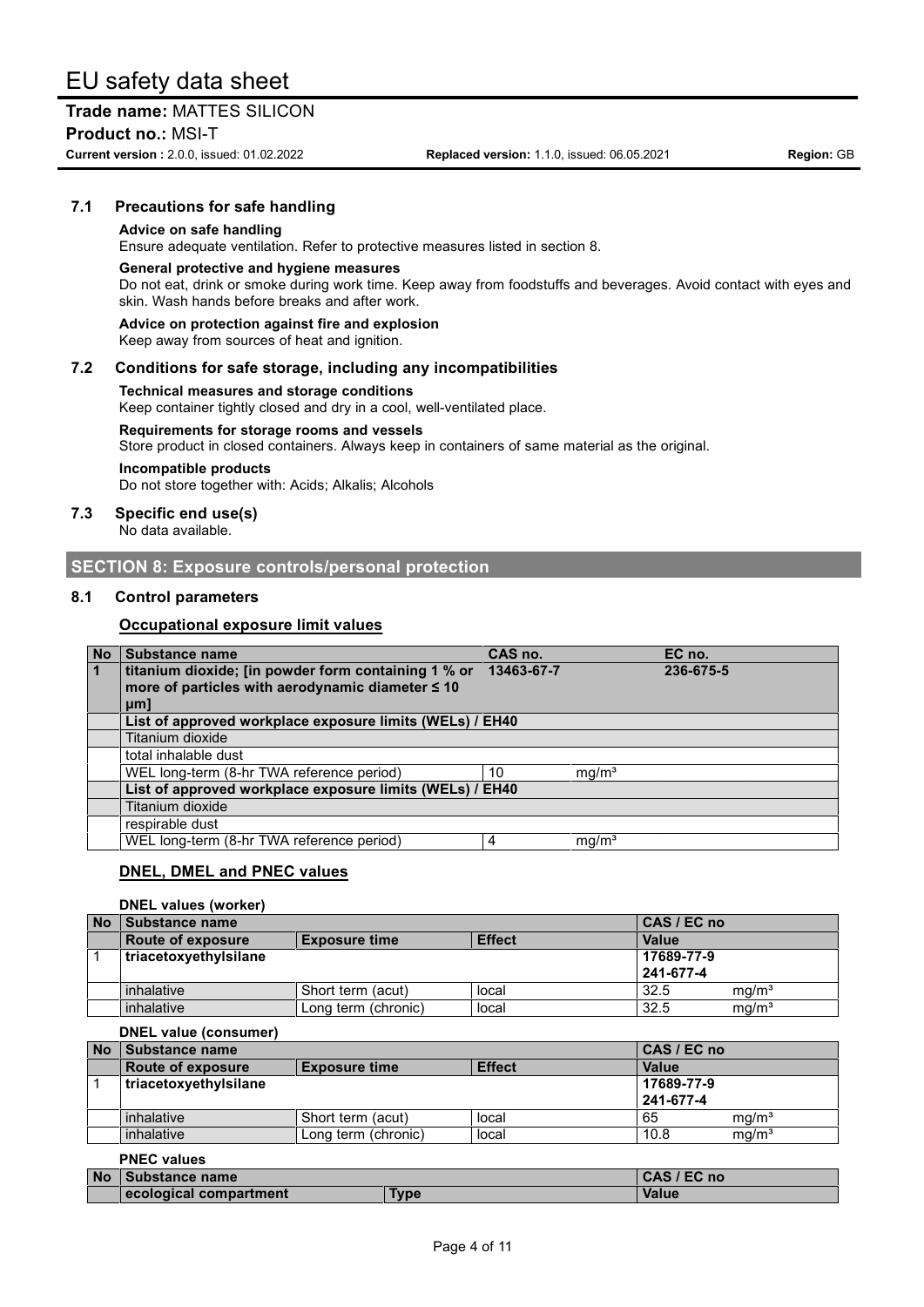#### **Product no.: MSI-T**

**Current version :** 2.0.0, issued: 01.02.2022 **Replaced version:** 1.1.0, issued: 06.05.2021 **Region:** GB

| $\mathbf 1$                                             | triacetoxyethylsilane                                   |                       | 17689-77-9 |             |
|---------------------------------------------------------|---------------------------------------------------------|-----------------------|------------|-------------|
|                                                         |                                                         |                       | 241-677-4  |             |
|                                                         | water                                                   | fresh water           | 0.2        | mq/L        |
|                                                         | with reference to: silane triol (product of hydrolysis) |                       |            |             |
|                                                         | water                                                   | marine water          | 0.02       | mq/L        |
|                                                         | with reference to: silane triol (product of hydrolysis) |                       |            |             |
|                                                         | water                                                   | Aqua intermittent     | 1.7        | mq/L        |
|                                                         | with reference to: silane triol (product of hydrolysis) |                       |            |             |
|                                                         | water                                                   | fresh water sediment  | 0.16       | mg/kg moist |
|                                                         |                                                         |                       |            | mass        |
|                                                         | with reference to: silane triol (product of hydrolysis) |                       |            |             |
|                                                         | water                                                   | marine water sediment | 0.016      | mg/kg moist |
|                                                         |                                                         |                       |            | mass        |
| with reference to: silane triol (product of hydrolysis) |                                                         |                       |            |             |
|                                                         | soil                                                    |                       | 0.031      | mg/kg moist |
|                                                         |                                                         |                       |            | mass        |
|                                                         | with reference to: silane triol (product of hydrolysis) |                       |            |             |
|                                                         | sewage treatment plant                                  |                       |            | mg/L        |

## **8.2 Exposure controls**

**Appropriate engineering controls**

No data available.

#### **Personal protective equipment**

**Respiratory protection**

Not necessary, but do not inhale vapours.

#### **Eye / face protection**

Safety glasses with side protection shield (EN 166)

#### **Hand protection**

Sufficient protection is given wearing suitable protective gloves checked according to i.e. EN 374, in the event of risk of skin contact with the product. Before use, the protective gloves should be tested in any case for its specific workstation suitability (i.e. mechanical resistance, product compatibility and antistatic properties). Adhere to the manufacturer's instructions and information relating to the use, storage, care and replacement of protective gloves. Protective gloves shall be replaced immediately when physically damaged or worn. Design operations thus to avoid permanent use of protective gloves.

Appropriate Material Nitrile impregnated protective gloves

**Other**

Light protective clothing

**Environmental exposure controls** No data available.

# **SECTION 9: Physical and chemical properties**

#### **9.1 Information on basic physical and chemical properties**

| <b>State of aggregation</b>   |
|-------------------------------|
| liquid                        |
|                               |
| <b>Form/Colour</b>            |
| pasty                         |
| various colour shades         |
| <b>Odour</b>                  |
|                               |
| pungent; acidic               |
| pH value                      |
| cannot be determined          |
|                               |
| Boiling point / boiling range |
| No data available             |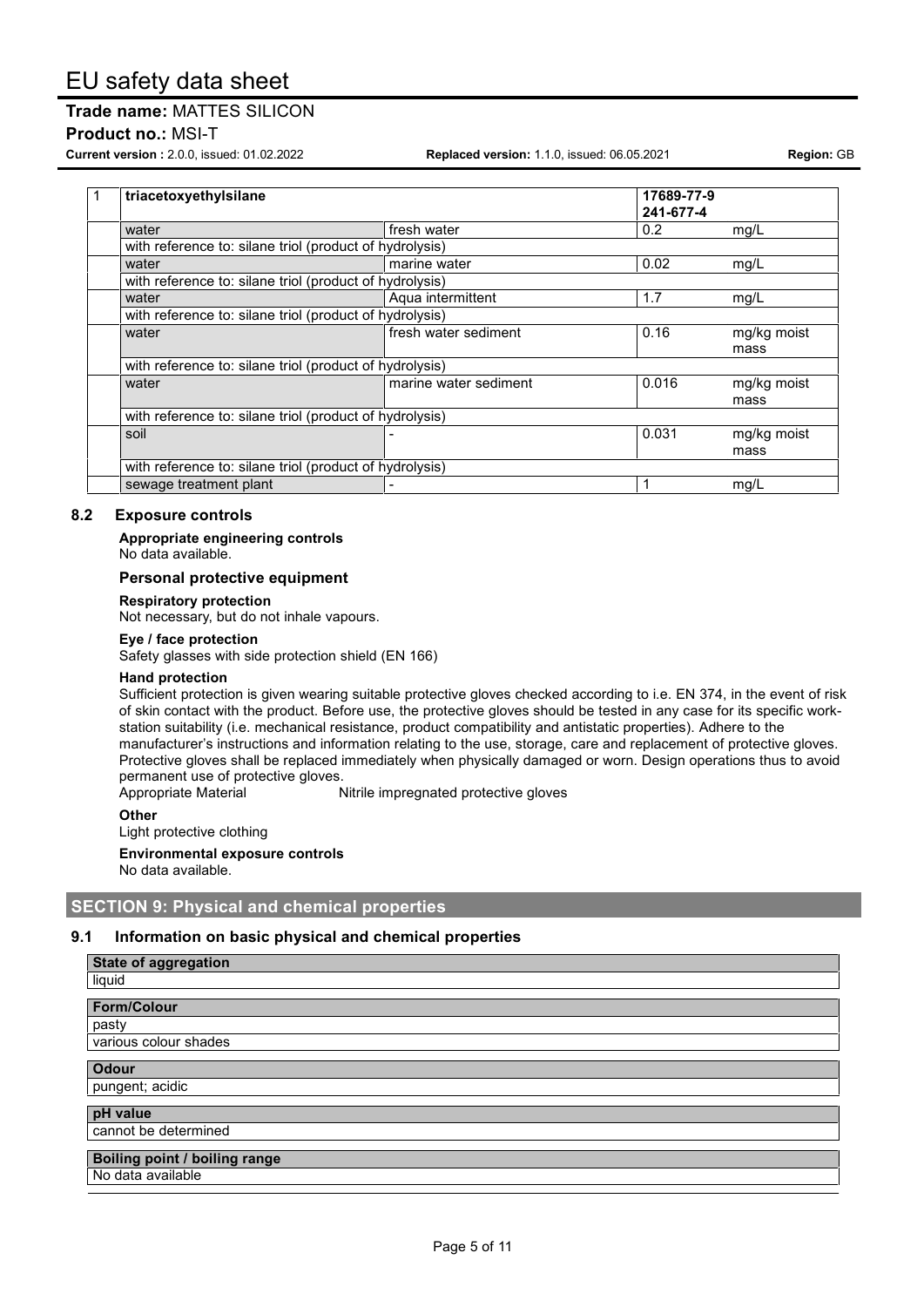**Product no.: MSI-T** 

**Current version :** 2.0.0, issued: 01.02.2022 **Replaced version:** 1.1.0, issued: 06.05.2021 **Region:** GB

| <b>Melting point/freezing point</b><br>No data available |                                     |  |                         |  |  |  |  |
|----------------------------------------------------------|-------------------------------------|--|-------------------------|--|--|--|--|
|                                                          |                                     |  |                         |  |  |  |  |
| <b>Decomposition temperature</b><br>No data available    |                                     |  |                         |  |  |  |  |
|                                                          |                                     |  |                         |  |  |  |  |
| <b>Flash point</b><br>no data available                  |                                     |  |                         |  |  |  |  |
|                                                          |                                     |  |                         |  |  |  |  |
| Ignition temperature<br>No data available                |                                     |  |                         |  |  |  |  |
|                                                          |                                     |  |                         |  |  |  |  |
| Flammability<br>No data available                        |                                     |  |                         |  |  |  |  |
|                                                          |                                     |  |                         |  |  |  |  |
| <b>Lower explosion limit</b><br>No data available        |                                     |  |                         |  |  |  |  |
|                                                          |                                     |  |                         |  |  |  |  |
| <b>Upper explosion limit</b><br>No data available        |                                     |  |                         |  |  |  |  |
|                                                          |                                     |  |                         |  |  |  |  |
| Vapour pressure<br>No data available                     |                                     |  |                         |  |  |  |  |
|                                                          |                                     |  |                         |  |  |  |  |
| <b>Relative vapour density</b>                           |                                     |  |                         |  |  |  |  |
| No data available                                        |                                     |  |                         |  |  |  |  |
| <b>Relative density</b>                                  |                                     |  |                         |  |  |  |  |
| No data available                                        |                                     |  |                         |  |  |  |  |
| <b>Density</b>                                           |                                     |  |                         |  |  |  |  |
| Value<br>Reference temperature                           | 1.03<br>20                          |  | g/cm <sup>3</sup><br>°C |  |  |  |  |
|                                                          |                                     |  |                         |  |  |  |  |
| Solubility in water<br>Comments                          |                                     |  |                         |  |  |  |  |
|                                                          | insoluble                           |  |                         |  |  |  |  |
| <b>Solubility</b>                                        |                                     |  |                         |  |  |  |  |
| No data available                                        |                                     |  |                         |  |  |  |  |
| Partition coefficient n-octanol/water (log value)        |                                     |  |                         |  |  |  |  |
| No data available                                        |                                     |  |                         |  |  |  |  |
| <b>Viscosity</b>                                         |                                     |  |                         |  |  |  |  |
| Value                                                    | 150                                 |  | Pa <sup>*</sup> s       |  |  |  |  |
| Type<br>Comments                                         | dynamic<br>at a shear force of 20/s |  |                         |  |  |  |  |
|                                                          |                                     |  |                         |  |  |  |  |
| <b>Particle characteristics</b><br>No data available     |                                     |  |                         |  |  |  |  |
|                                                          |                                     |  |                         |  |  |  |  |
| 9.2<br><b>Other information</b>                          |                                     |  |                         |  |  |  |  |
| <b>Other information</b><br>No data available            |                                     |  |                         |  |  |  |  |

No data available.

# **SECTION 10: Stability and reactivity**

#### **10.1 Reactivity**

No data available.

- **10.2 Chemical stability** No data available.
- **10.3 Possibility of hazardous reactions** No data available.
- **10.4 Conditions to avoid** No data available.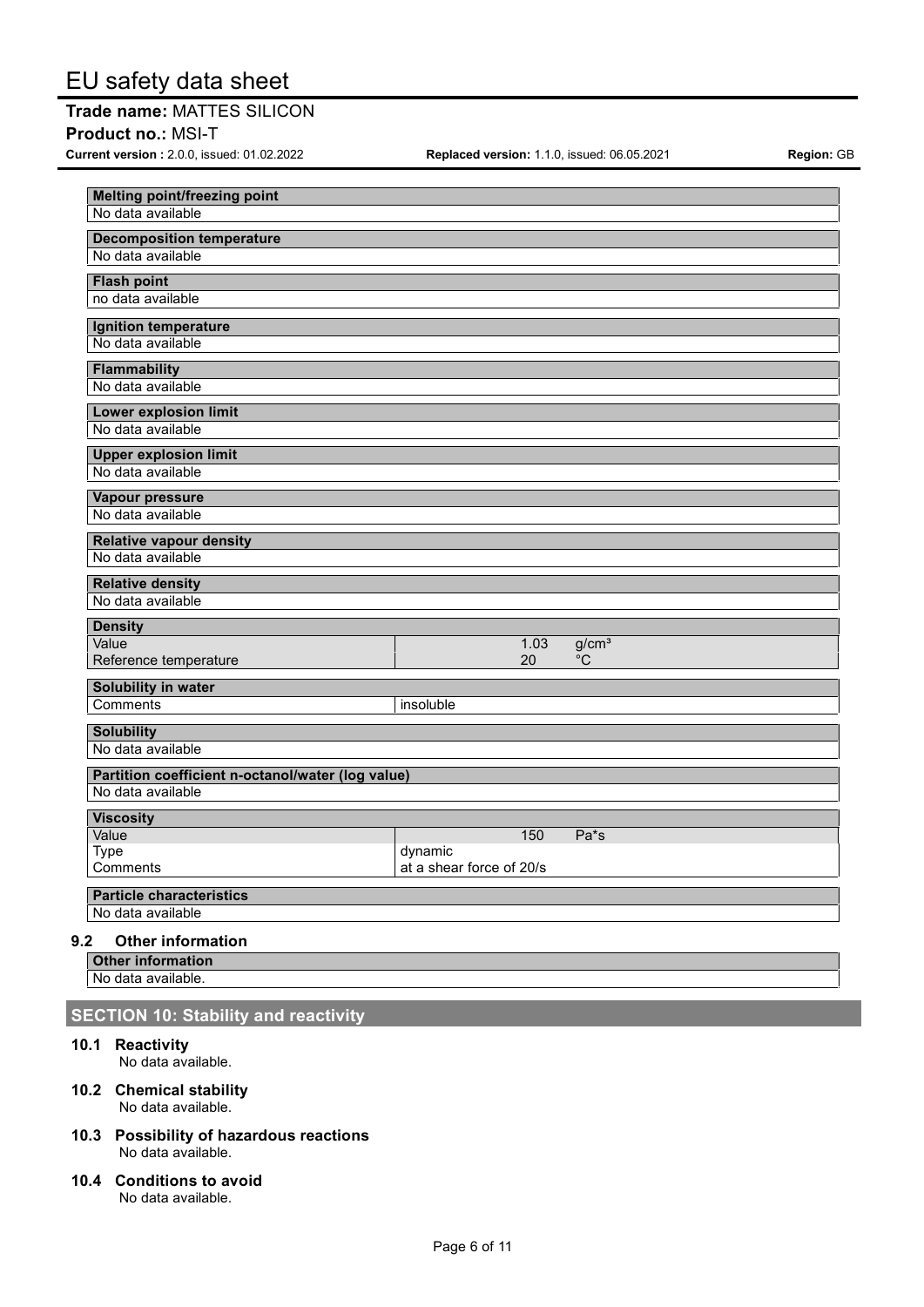**Product no.: MSI-T** 

**Current version :** 2.0.0, issued: 01.02.2022 **Replaced version:** 1.1.0, issued: 06.05.2021 **Region:** GB

#### **10.5 Incompatible materials**

Acids; Alkalis; Alcohols

#### **10.6 Hazardous decomposition products**

Under the action of moisture (atmospheric moisture) product splits off a small quantity of acetic acid.

# **SECTION 11: Toxicological information**

## **11.1 Information on hazard classes as defined in Regulation (EC) No 1272/2008**

| <b>Acute oral toxicity</b><br>No data available                     |                                                                      |  |  |  |  |  |  |
|---------------------------------------------------------------------|----------------------------------------------------------------------|--|--|--|--|--|--|
|                                                                     |                                                                      |  |  |  |  |  |  |
| <b>Acute dermal toxicity</b><br>No data available                   |                                                                      |  |  |  |  |  |  |
|                                                                     |                                                                      |  |  |  |  |  |  |
| <b>Acute inhalational toxicity</b><br>No data available             |                                                                      |  |  |  |  |  |  |
|                                                                     |                                                                      |  |  |  |  |  |  |
| <b>Skin corrosion/irritation</b>                                    |                                                                      |  |  |  |  |  |  |
| <b>Product Name</b><br>No l<br><b>MATTES SILICON</b><br>$\mathbf 1$ |                                                                      |  |  |  |  |  |  |
| White                                                               |                                                                      |  |  |  |  |  |  |
| Species                                                             | rabbit                                                               |  |  |  |  |  |  |
| Method                                                              | OECD 404                                                             |  |  |  |  |  |  |
| Source                                                              | <b>ECHA</b>                                                          |  |  |  |  |  |  |
| Comments                                                            | The study has indicated that the CAS No 17689-77-9 is not irritating |  |  |  |  |  |  |
|                                                                     | if it is contained in a silicone material to about 5%.               |  |  |  |  |  |  |
| Evaluation                                                          | non-irritant                                                         |  |  |  |  |  |  |
| Serious eye damage/irritation                                       |                                                                      |  |  |  |  |  |  |
| <b>Product Name</b><br>No l                                         |                                                                      |  |  |  |  |  |  |
| <b>MATTES SILICON</b><br>1                                          |                                                                      |  |  |  |  |  |  |
| White<br>Species                                                    | rabbit                                                               |  |  |  |  |  |  |
| Method                                                              | OECD 405                                                             |  |  |  |  |  |  |
| Source                                                              | <b>ECHA</b>                                                          |  |  |  |  |  |  |
| Comments                                                            | The study has indicated that the CAS No 17689-77-9 is not irritating |  |  |  |  |  |  |
|                                                                     | if it is contained in a silicone material to about 5%.               |  |  |  |  |  |  |
| Evaluation                                                          | non-irritant                                                         |  |  |  |  |  |  |
| Respiratory or skin sensitisation                                   |                                                                      |  |  |  |  |  |  |
| No Product Name                                                     |                                                                      |  |  |  |  |  |  |
| <b>MATTES SILICON</b><br>1                                          |                                                                      |  |  |  |  |  |  |
| <b>White</b>                                                        |                                                                      |  |  |  |  |  |  |
| Route of exposure                                                   | Skin                                                                 |  |  |  |  |  |  |
| Source                                                              | Manufacturer                                                         |  |  |  |  |  |  |
| Evaluation                                                          | non-sensitizing                                                      |  |  |  |  |  |  |
| Evaluation/classification                                           | Based on available data, the classification criteria are not met.    |  |  |  |  |  |  |
| <b>Germ cell mutagenicity</b>                                       |                                                                      |  |  |  |  |  |  |
| No data available                                                   |                                                                      |  |  |  |  |  |  |
| <b>Reproduction toxicity</b>                                        |                                                                      |  |  |  |  |  |  |
| No data available                                                   |                                                                      |  |  |  |  |  |  |
| Carcinogenicity                                                     |                                                                      |  |  |  |  |  |  |
| No data available                                                   |                                                                      |  |  |  |  |  |  |
| <b>STOT - single exposure</b>                                       |                                                                      |  |  |  |  |  |  |
| No data available                                                   |                                                                      |  |  |  |  |  |  |
|                                                                     |                                                                      |  |  |  |  |  |  |
| <b>STOT - repeated exposure</b><br>No data available                |                                                                      |  |  |  |  |  |  |
|                                                                     |                                                                      |  |  |  |  |  |  |
|                                                                     |                                                                      |  |  |  |  |  |  |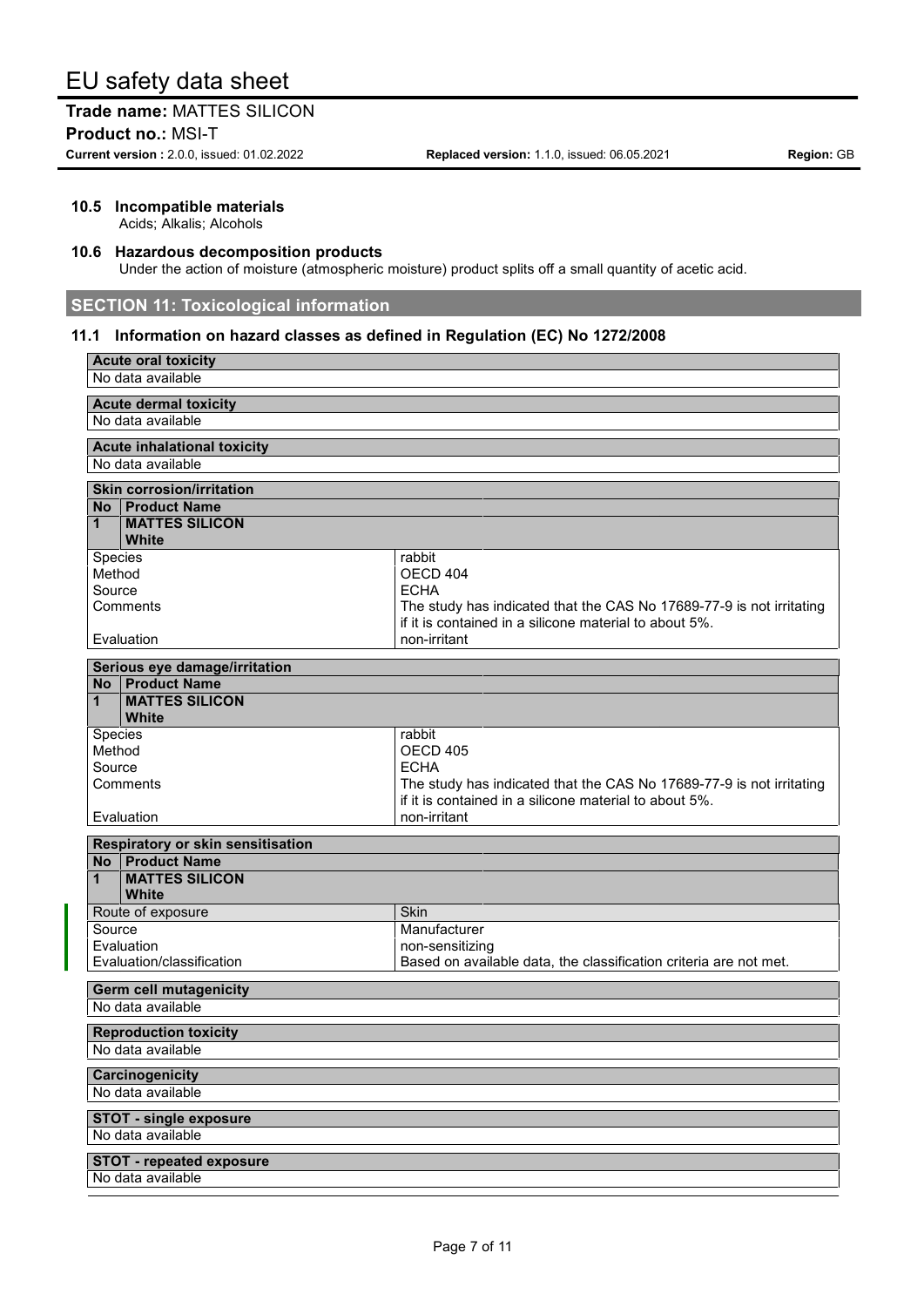**Product no.: MSI-T** 

**Current version :** 2.0.0, issued: 01.02.2022 **Replaced version:** 1.1.0, issued: 06.05.2021 **Region:** GB

#### **Aspiration hazard** No data available

**Delayed and immediate effects as well as chronic effects from short and long-term exposure**

Repeated and prolonged skin contact may cause removal of natural fat from the skin and irritation of the skin. Eye contact with the product may lead to irritation.

#### **11.2 Information on other hazards**

**Endocrine disrupting properties** No data available.

**Other information** No data available.

# **SECTION 12: Ecological information**

# **12.1 Toxicity**

| <b>Toxicity to fish (acute)</b>                       |                                                                   |     |            |  |  |  |
|-------------------------------------------------------|-------------------------------------------------------------------|-----|------------|--|--|--|
| <b>Product Name</b><br><b>No</b>                      |                                                                   |     |            |  |  |  |
| <b>MATTES SILICON</b><br>1                            |                                                                   |     |            |  |  |  |
| <b>White</b>                                          |                                                                   |     |            |  |  |  |
| Source                                                | Manufacturer                                                      |     |            |  |  |  |
| Evaluation/classification                             | Based on available data, the classification criteria are not met. |     |            |  |  |  |
| <b>Toxicity to fish (chronic)</b>                     |                                                                   |     |            |  |  |  |
|                                                       | <b>No</b> Product Name                                            |     |            |  |  |  |
| <b>MATTES SILICON</b><br>$\mathbf{1}$<br><b>White</b> |                                                                   |     |            |  |  |  |
| Source                                                | Manufacturer                                                      |     |            |  |  |  |
| Evaluation/classification                             | Based on available data, the classification criteria are not met. |     |            |  |  |  |
|                                                       |                                                                   |     |            |  |  |  |
| <b>Toxicity to Daphnia (acute)</b>                    |                                                                   |     |            |  |  |  |
| <b>Product Name</b><br><b>No</b>                      |                                                                   |     |            |  |  |  |
| <b>MATTES SILICON</b><br>$\mathbf{1}$<br><b>White</b> |                                                                   |     |            |  |  |  |
| <b>EC50</b>                                           | 10<br>$\blacksquare$                                              | 100 | mg/l       |  |  |  |
| Duration of exposure                                  |                                                                   | 48  | h          |  |  |  |
| Species                                               | Daphnia                                                           |     |            |  |  |  |
| Method                                                | <b>OECD 202</b>                                                   |     |            |  |  |  |
| Source                                                | Manufacturer                                                      |     |            |  |  |  |
| <b>Toxicity to Daphnia (chronic)</b>                  |                                                                   |     |            |  |  |  |
| No data available                                     |                                                                   |     |            |  |  |  |
|                                                       |                                                                   |     |            |  |  |  |
| <b>Toxicity to algae (acute)</b>                      |                                                                   |     |            |  |  |  |
| <b>No</b> Product Name                                |                                                                   |     |            |  |  |  |
| <b>MATTES SILICON</b><br>1                            |                                                                   |     |            |  |  |  |
| <b>White</b><br><b>EC50</b>                           | $\mathbf{L}$                                                      | 100 |            |  |  |  |
| Duration of exposure                                  |                                                                   | 72  | mg/l<br>h. |  |  |  |
| Species                                               | Algae                                                             |     |            |  |  |  |
| Method                                                | OECD <sub>201</sub>                                               |     |            |  |  |  |
| Source                                                | Manufacturer                                                      |     |            |  |  |  |
|                                                       |                                                                   |     |            |  |  |  |
| <b>Toxicity to algae (chronic)</b>                    |                                                                   |     |            |  |  |  |
| No data available                                     |                                                                   |     |            |  |  |  |
| <b>Bacteria toxicity</b>                              |                                                                   |     |            |  |  |  |
| No data available                                     |                                                                   |     |            |  |  |  |

# **12.2 Persistence and degradability**

No data available.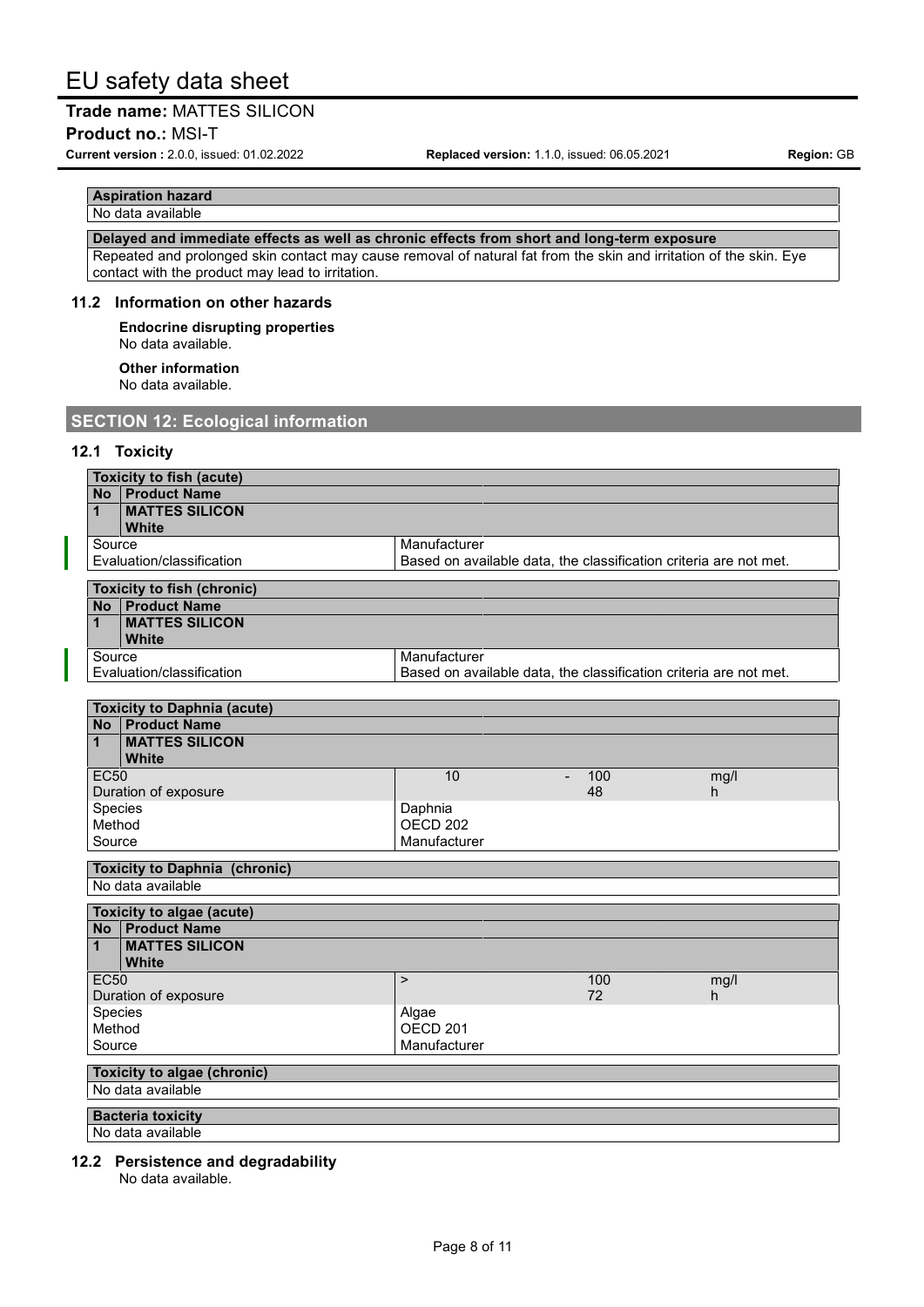**Trade name:** MATTES SILICON **Product no.: MSI-T** 

**Current version :** 2.0.0, issued: 01.02.2022 **Replaced version:** 1.1.0, issued: 06.05.2021 **Region:** GB

## **12.3 Bioaccumulative potential** No data available.

## **12.4 Mobility in soil** No data available.

- **12.5 Results of PBT and vPvB assessment** No data available.
- **12.6 Endocrine disrupting properties** No data available.
- **12.7 Other adverse effects** No data available.

## **12.8 Other information**

#### **Other information**

Do not discharge product unmonitored into the environment.

#### **SECTION 13: Disposal considerations**

#### **13.1 Waste treatment methods**

#### **Product**

Allocation of a waste code number, according to the European Waste Catalogue, should be carried out in agreement with the regional waste disposal company.

#### **Packaging**

Completely emptied packagings can be given for recycling. Packaging that cannot be cleaned should be disposed of in agreement with the regional waste disposal company.

#### **SECTION 14: Transport information**

#### **14.1 Transport ADR/RID/ADN**

The product is not subject to ADR/RID/ADN regulations.

#### **14.2 Transport IMDG**

The product is not subject to IMDG regulations.

**14.3 Transport ICAO-TI / IATA**

The product is not subject to ICAO-TI / IATA regulations.

- **14.4 Other information** No data available.
- **14.5 Environmental hazards** Information on environmental hazards, if relevant, please see 14.1 - 14.3.
- **14.6 Special precautions for user** No data available.
- **14.7 Maritime transport in bulk according to IMO instruments** Not relevant

# **SECTION 15: Regulatory information**

# **15.1 Safety, health and environmental regulations/legislation specific for the substance or mixture EU regulations**

## **Regulation (EC) No 1907/2006 (REACH) Annex XIV (List of substances subject to authorisation)**

According to the data available and/or specifications supplied by upstream suppliers, this product does not contain any substances considered as substances requiring authorisation as listed on Annex XIV of the REACH regulation (EC) 1907/2006.

#### **REACH candidate list of substances of very high concern (SVHC) for authorisation**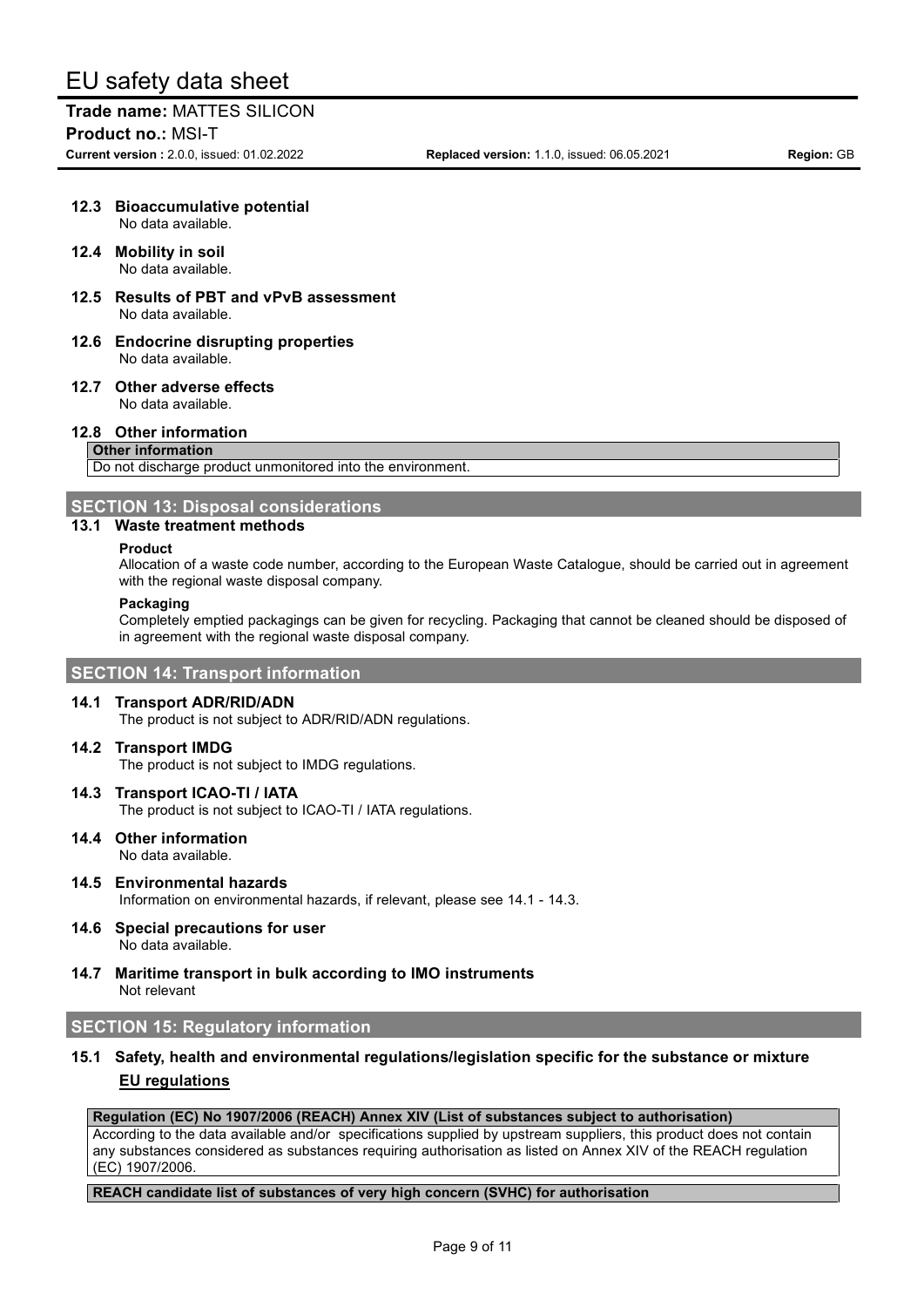# **Trade name:** MATTES SILICON

**Product no.: MSI-T** 

**Current version :** 2.0.0, issued: 01.02.2022 **Replaced version:** 1.1.0, issued: 06.05.2021 **Region:** GB

According to available data and the information provided by preliminary suppliers, the product does not contain substances that are considered substances meeting the criteria for inclusion in annex XIV (List of Substances Subject to Authorisation) as laid down in Article 57 and article 59 of REACH (EC) 1907/2006.

#### **Regulation (EC) No 1907/2006 (REACH) Annex XVII: RESTRICTIONS ON THE MANUFACTURE, PLACING ON THE MARKET AND USE OF CERTAIN DANGEROUS SUBSTANCES, MIXTURES AND ARTICLES**

The product contains following substance(s) that are considered being subject to REACH regulation (EC) 1907/2006 annex XVII.

| <b>No</b>      | ⁄ I Substance name ∕                                  | CAS no.    | EC no.    | No |
|----------------|-------------------------------------------------------|------------|-----------|----|
|                | 2-octyl-2H-isothiazol-3-one                           | 26530-20-1 | 247-761-7 | 75 |
| $\overline{2}$ | octamethylcyclotetrasiloxane                          | 556-67-2   | 209-136-7 | 75 |
| 3              | titanium dioxide; [in powder form containing 1 % or   | 13463-67-7 | 236-675-5 | 75 |
|                | more of particles with aerodynamic diameter $\leq 10$ |            |           |    |

**μm]**

**Directive 2012/18/EU on the control of major-accident hazards involving dangerous substances** This product is not subject to Part 1 or 2 of Annex I.

**REGULATION (EU) No 528/2012 concerning the making available on the market and use of biocidal products** 4,5-dichloro-2-octyl-2H-isothiazol-3-one: 0.5 g / kg

#### **15.2 Chemical safety assessment**

A chemical safety assessment has not been carried out for this mixture.

# **SECTION 16: Other information**

#### **Sources of key data used to compile the data sheet:**

Regulation (EC) No 1907/2006 (REACH), 1272/2008 (CLP) as amended in each case.

Directives 2000/39/EC, 2006/15/EC, 2009/161/EU, (EU) 2017/164.

National Threshold Limit Values of the corresponding countries as amended in each case.

Transport regulations according to ADR, RID, IMDG, IATA as amended in each case.

The data sources used to determine physical, toxic and ecotoxic data, are indicated directly in the corresponding section.

#### Full text of the H- and EUH- phrases drawn up in sections 2 and 3 (provided not already drawn up in these **sections)**

| <b>EUH014</b>                                                                                                                  | Reacts violently with water.                                                                                                                                                                                                                                                                                                                                                                                                                                                                       |
|--------------------------------------------------------------------------------------------------------------------------------|----------------------------------------------------------------------------------------------------------------------------------------------------------------------------------------------------------------------------------------------------------------------------------------------------------------------------------------------------------------------------------------------------------------------------------------------------------------------------------------------------|
| <b>EUH071</b>                                                                                                                  | Corrosive to the respiratory tract.                                                                                                                                                                                                                                                                                                                                                                                                                                                                |
| H301                                                                                                                           | Toxic if swallowed.                                                                                                                                                                                                                                                                                                                                                                                                                                                                                |
| H311                                                                                                                           | Toxic in contact with skin.                                                                                                                                                                                                                                                                                                                                                                                                                                                                        |
| H314                                                                                                                           | Causes severe skin burns and eye damage.                                                                                                                                                                                                                                                                                                                                                                                                                                                           |
| H317                                                                                                                           | May cause an allergic skin reaction.                                                                                                                                                                                                                                                                                                                                                                                                                                                               |
| H318                                                                                                                           | Causes serious eye damage.                                                                                                                                                                                                                                                                                                                                                                                                                                                                         |
| H330                                                                                                                           | Fatal if inhaled.                                                                                                                                                                                                                                                                                                                                                                                                                                                                                  |
| H351i                                                                                                                          | Suspected of causing cancer by inhalation.                                                                                                                                                                                                                                                                                                                                                                                                                                                         |
| H361f                                                                                                                          | Suspected of damaging fertility.                                                                                                                                                                                                                                                                                                                                                                                                                                                                   |
| H400                                                                                                                           | Very toxic to aquatic life.                                                                                                                                                                                                                                                                                                                                                                                                                                                                        |
| H410                                                                                                                           | Very toxic to aquatic life with long lasting effects.                                                                                                                                                                                                                                                                                                                                                                                                                                              |
| Notes relating to the identification, classification and labelling of substances and mixtures ((EC) No<br>1272/2008, Annex VI) |                                                                                                                                                                                                                                                                                                                                                                                                                                                                                                    |
| V                                                                                                                              | If the substance is to be placed on the market as fibres (with diameter $\leq$ 3 µm, length $>$ 5<br>$\mu$ m and aspect ratio $\geq 3.1$ ) or particles of the substance fulfilling the WHO fibre criteria or<br>as particles with modified surface chemistry, their hazardous properties must be<br>evaluated in accordance with Title II of this Regulation, to assess whether a higher<br>category (Carc. 1B or 1A) and/or additional routes of exposure (oral or dermal) should be<br>applied. |
| W                                                                                                                              | It has been observed that the carcinogenic hazard of this substance arises when<br>respirable dust is inhaled in quantities leading to significant impairment of particle<br>clearance mechanisms in the lung.<br>This note aims to describe the particular toxicity of the substance; it does not constitute a                                                                                                                                                                                    |
|                                                                                                                                | criterion for classification according to this Regulation.                                                                                                                                                                                                                                                                                                                                                                                                                                         |